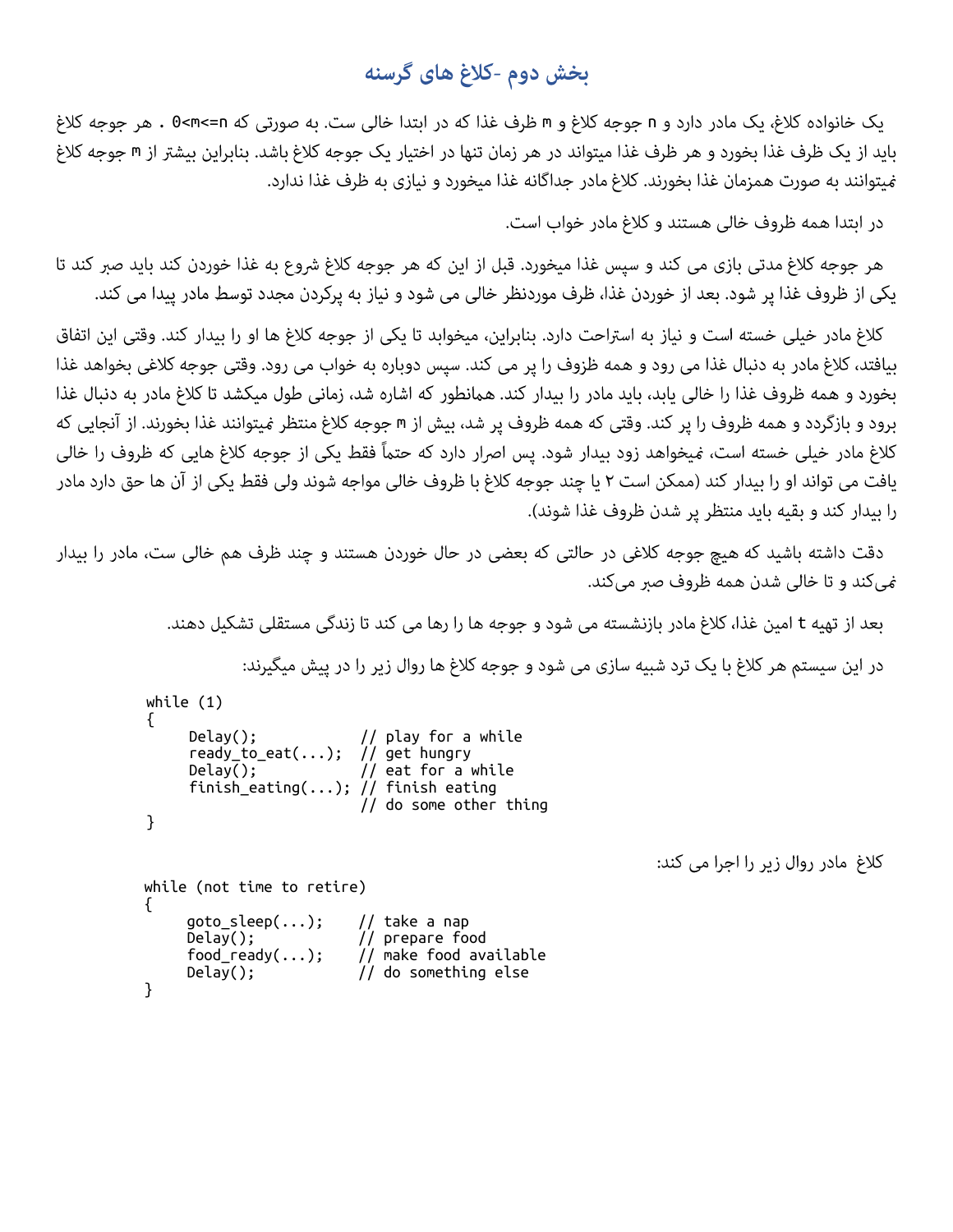توابعی که شما پیاده سازی میکنید:

- ready to eat()  $\bullet$ اگر همه ی ظروف غذا خالی باشند، این تابع، فراخوانگر خود را که یک جوجه کلاغ است، قفل می کند. و فقط یکی از جوجه كلاغ هايي كه همه ظروف را خالي مي يابد بايد كلاغ مادر را از خواب بيدار كند. اين تابع وقتي فراخوانگر خود را از قفل خارج میکند که ظرفی غذایی پر در اختیار او باشد.
	- finish eating()  $\bullet$ هر جوجه كلاغ كه غذا خوردنش پايان يافت بايد اين تابع را صدا كند.
		- goto\_sleep() هر زمان كه كلاغ مادر ميخواهد بخوابد بايد اين تابع را صدا بزند.
		- food ready() زمانی که کلاغ مادر همه m ظرف را پر از غذا کرد صدا زده میشود.

**semaphore PThread**

پیاده سازی شما باید موقعیت های مهم زیر را به درستی مدیریت کند:

- در هر زمان بیش از m جوجه کلاغ در حال خوردن نیستند.
- هر جوجه کلاغ باید زمانی که میخواهد غذا بخورد و ظرفی در اختیارش نیست یا همه ظروف خالی اند، صبر کند.  $\bullet$ 
	- زمانی که یک ظرف غیر خالی موجود باشد، یک جوجه کلاغ گرسنه مشغول غذا خوردن می شود.  $\bullet$ 
		- هيچ جوجه كلاغ گرسنه اي از ظرف خالي غذا نخورد.  $\bullet$
		- هر ظرف غذا در هر لحظه میتواند تنها در اختیار یک جوجه کلاغ باشد.  $\bullet$ 
			- فقط یکی از جوجه کلاغ ها می تواند مادر را از خواب بیدار کند.  $\bullet$
		- کلاغ مادر تا زمانی که یکی از جوجه کلاغ ها او را بیدار کند کاری غیکند.  $\bullet$
- وقتی که مادر در حال جمع آوری غذاست تا وقتی که برگردد و دوباره در حالت استراحت قرار گیرد، هیچ جوجه کلاغی او  $\bullet$ را بیدار غی کند.
	- قبل از این که همهی m ظرف پر شوند جوجه کلاغی شروع به خوردن <sub>ن</sub>میکند.
	- بعد از این که ظروف پر شدند، کلاغ مادر باید به جوجه ها اجازه غذا خوردن بدهد و سپس استراحت کند.  $\bullet$ 
		- اقام برنامه باید بعد از زمانی باشد که کلاغ مادر tامین بار ظروف را پرکرد و همه ظروف خالی شدند.

## شما تنها مجاز هستید برای همگام سازی ها از semaphore و mutex lock استفاده کنید.